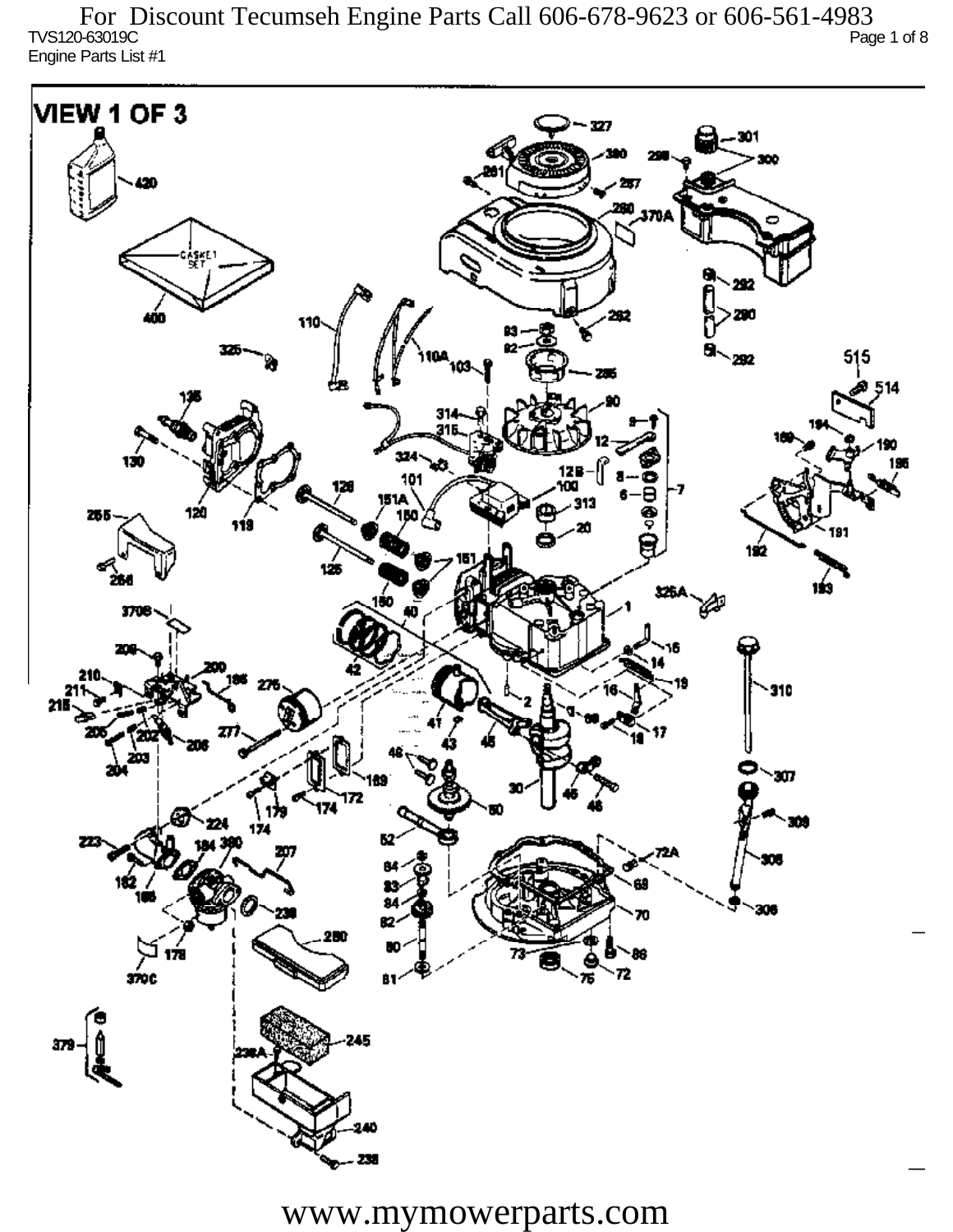| Ref # Part Number | Qty Description                                              |
|-------------------|--------------------------------------------------------------|
| 1 33968B          | Cylinder (Incl. 2 & 20) (2-13/16")                           |
| 2 26727           | Pin, Dowel                                                   |
| 6 33734           | Element, Breather                                            |
| 7 34214A          | Breather Ass'y. (Incl. 6, 8, 9, 12, & 12A)                   |
| 8 33735           | * Gasket, Breather                                           |
| 9 30200           | Screw, 10-24 x 9/16"                                         |
| 12 33886          | Tube, Breather                                               |
| 14 28277          | Washer, Flat                                                 |
| 15 30589          | Rod, Governor (Incl. 14)                                     |
| 16 31383A         |                                                              |
|                   | Lever, Governor                                              |
| 17 31335          | Clamp, Governor lever                                        |
| 18 650548         | Screw, 8-32 x 5/16"                                          |
| 19 31361          | Spring, Extension                                            |
| 20 32600          | Seal, Oil                                                    |
| 30 34566          | Crankshaft                                                   |
| 32 32323          | Washer, Thrust NOTE: This thrust washer maynot be            |
|                   | required if a new crankshafthas been installed. Check the    |
|                   | proper Mechanic's Handbook for acceptable end play. Use      |
|                   | this .010" thrust washer if excess end play is measured.     |
| 40 34535          |                                                              |
|                   | Piston, Pin & Ring Set (Std.) (2-13/1 6")                    |
| 40 34536          | Piston, Pin & Ring Set (.010" OS)                            |
| 40 34537          | Piston, Pin & Ring Set (.020" OS)                            |
| 41 33562B         | Piston & Pin Ass'y.(Incl. 43)(Std.)(2 -13/16")               |
| 41 33563B         | Piston & Pin Ass'y. (Incl. 43) (.010" OS)                    |
| 41 33564B         | Piston & Pin Ass'y. (Incl. 43) (.020" OS)                    |
| 42 33567          | Ring Set (Std.) (2-13/16" Bore)                              |
| 42 33568          | Ring Set (.010" OS)                                          |
| 42 33569          | Ring Set (.020" OS)                                          |
| 43 20381          | Ring, Piston pin retaining                                   |
| 45 32875          | Rod Assy., Connecting (Incl. 46)                             |
| 46 32610A         | Bolt, Connecting rod                                         |
| 48 27241          | Lifter, Valve                                                |
| 50 33553          | Camshaft (MCR)                                               |
| 52 29914          | Oil Pump Assy.                                               |
| 69 35261          | * Gasket, Mounting flange                                    |
| 70 34311C         | Flange Ass'y. (Incl. 72, 72A, 73, 75 & 80)                   |
| 72 30572          | Plug, Oil drain (Incl. 73)                                   |
| 73 28833          | * Drain Plug Gasket (Not req. W/plastic plug)                |
| 75 27897          | Seal, Oil                                                    |
| 80 30574          | Shaft, Governor                                              |
| 81 30590A         | Washer, Flat                                                 |
| 82 30591          | Gear Assy., Governor (Incl. 81)                              |
| 83 30588A         | Spool, Governor                                              |
| 84 29193          | Ring, Retaining                                              |
| 86 650488         | Screw, 1/4-20 x 1-1/4"                                       |
|                   |                                                              |
| 89 610995         | <b>Flywheel Key</b>                                          |
| 90 611046A        | <b>Flywheel</b>                                              |
| 92 650815         | Washer, Belleville                                           |
| 93 650816         | Nut, Flywheel                                                |
| 100 730207        | Magneto-to-Solid State Conv. Kit (Includes solid state       |
|                   | module, solid state flywheel key, and instructions.) (Use as |
|                   | required on external ignition engines only.)                 |
| 100 34431         | Solid State Ignition (This coil has been superseded to       |
|                   | 730207 solid state conversion kit)                           |
|                   |                                                              |
| 101 610118        | Cover, Spark plug (Use as required)                          |
| 103 650814        | Screw, Torx T-15, 10-24 x 1"                                 |
| $\mathbf{u}$      |                                                              |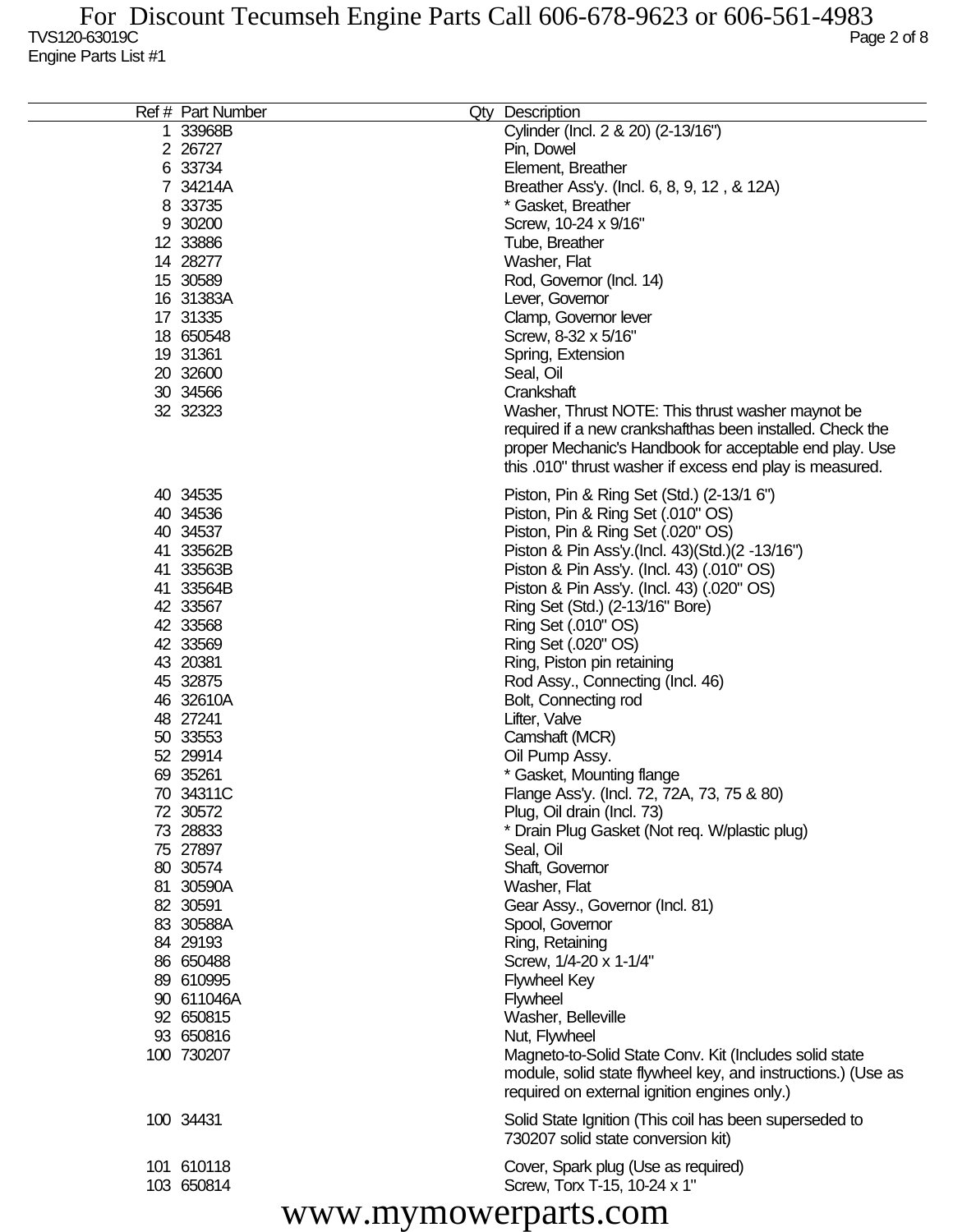| Ref # Part Number | Qty Description                                           |
|-------------------|-----------------------------------------------------------|
| 103 650489        | Screw, 1/4-20 x 5/8"                                      |
| 110 34432         | <b>Ground Wire</b>                                        |
| 118 730194        | Rope Guide Kit (Use as required)                          |
| 119 33554A        | * Gasket, Head                                            |
| 120 34342         | Head, Cylinder                                            |
| 125 29314B        | Intake Valve (Std.) (Incl. 151) (Conventional Ports)      |
| 125 29315C        | Intake Valve (1/32" OS) (Incl. 151) (Conventional Ports)  |
| 125 29313C        | Exhaust Valve (Std.) (Incl. 151) (Inverted Ports)         |
| 126 29313C        | Exhaust Valve (Std.) (Incl. 151) (Conventional Ports)     |
| 126 29315C        | Exhaust Valve (1/32" OS) (Incl. 151) (Conventional Ports) |
| 126 34776         | Exhaust Valve (Std.) (Incl. 151) (Conventional Ports)     |
| 126 32644A        |                                                           |
|                   | Intake Valve (Incl. 151) (Inverted Po rts)                |
| 130 6021A         | Screw, 5/16-18 x 1-1/2" (Use as requi red)                |
| 130 650697A       | Screw, 5/16-18 x 2-1/2" (Use as requi red)                |
| 135 33636         | <b>Resistor Spark Plug</b>                                |
| 150 31672         | Spring, Valve                                             |
| 151 31673         | Cap, Lower valve spring                                   |
| 169 27234A        | Gasket, Valve spring box cover                            |
| 172 32755         | Cover, Valve spring box                                   |
| 174 650128        | Screw, 10-24 x 1/2"                                       |
| 178 29752         | Nut & Lockwasher, 1/4-28                                  |
| 182 6201          | Screw, 1/4-28 x 7/8"                                      |
| 184 26756         | * Gasket, Carburetor                                      |
| 186 34337         | Link, Governor spring                                     |
| 200 33131A        | Control Bracket (Incl. 202 thru 206)                      |
| 202 33802         | Spring, Compression                                       |
| 203 31342         | Spring, Compression                                       |
| 204 650549        | Screw, 5-40 x 7/16"                                       |
| 205 650777        | Screw, 6-32 x 21/32"                                      |
| 206 610973        | Terminal (Use as required)                                |
| 207 34336         | Link, Throttle                                            |
| 209 30200         | Screw, 10-24 x 9/16"                                      |
| 210 27793         | Clip, Conduit                                             |
| 211 28942         | Screw, 10-32 x 3/8"                                       |
| 223 650451        | Screw, 1/4-20 x 1"                                        |
| 224 34690A        | * Gasket, Intake pipe                                     |
| 238 650806        | Screw, 10-32 x 5/8"                                       |
| 239 34338         | * Gasket, Air cleaner                                     |
| 240 34858         | Body, Air cleaner                                         |
| 246 34340         | Element, Air cleaner                                      |
| 246E 35435        | Filter, Pre-air (Use as required)                         |
| 250 34341A        | Cover, Air cleaner                                        |
| 261 30200         | Screw, 10-24 x 9/16"                                      |
| 262 650831        | Screw, 1/4-20 x 15/32"                                    |
| 277 792005        | Screw, 1/4-20 x 2-1/2" (Use as requir ed)                 |
| 277 650795        | Screw, 1/4-20 x 2-1/4" (Use as requir ed)                 |
| 277 650774        | Screw, 1/4-20 x 2-3/8" (Use as requir ed)                 |
| 285 34449         | Hub, Starter                                              |
| 286 35009         | Screen, Starter cup                                       |
| 290 34357         | Fuel Line (Epichlorohydrin 6-3/4")(17 cm)                 |
| 290 29774         | Fuel Line(Braided 8-1/4")(21 cm)(Use as req.)             |
| 290 30705         | Fuel Line (Braided 16")(40 cm)(Use as req.)               |
| 290 30962         | Fuel Line (Braided 32")(81 cm)(Use as req.)               |
| 292 26460         | Clamp, Fuel line                                          |
| 298 28763         | Screw, 10-32 x 35/64"                                     |
| 301 33032         | Fuel Cap (Use as required)                                |
| 305 34264         | Oil Fill Tube                                             |
| 306 34265         | Gasket, Oil fill tube                                     |
|                   |                                                           |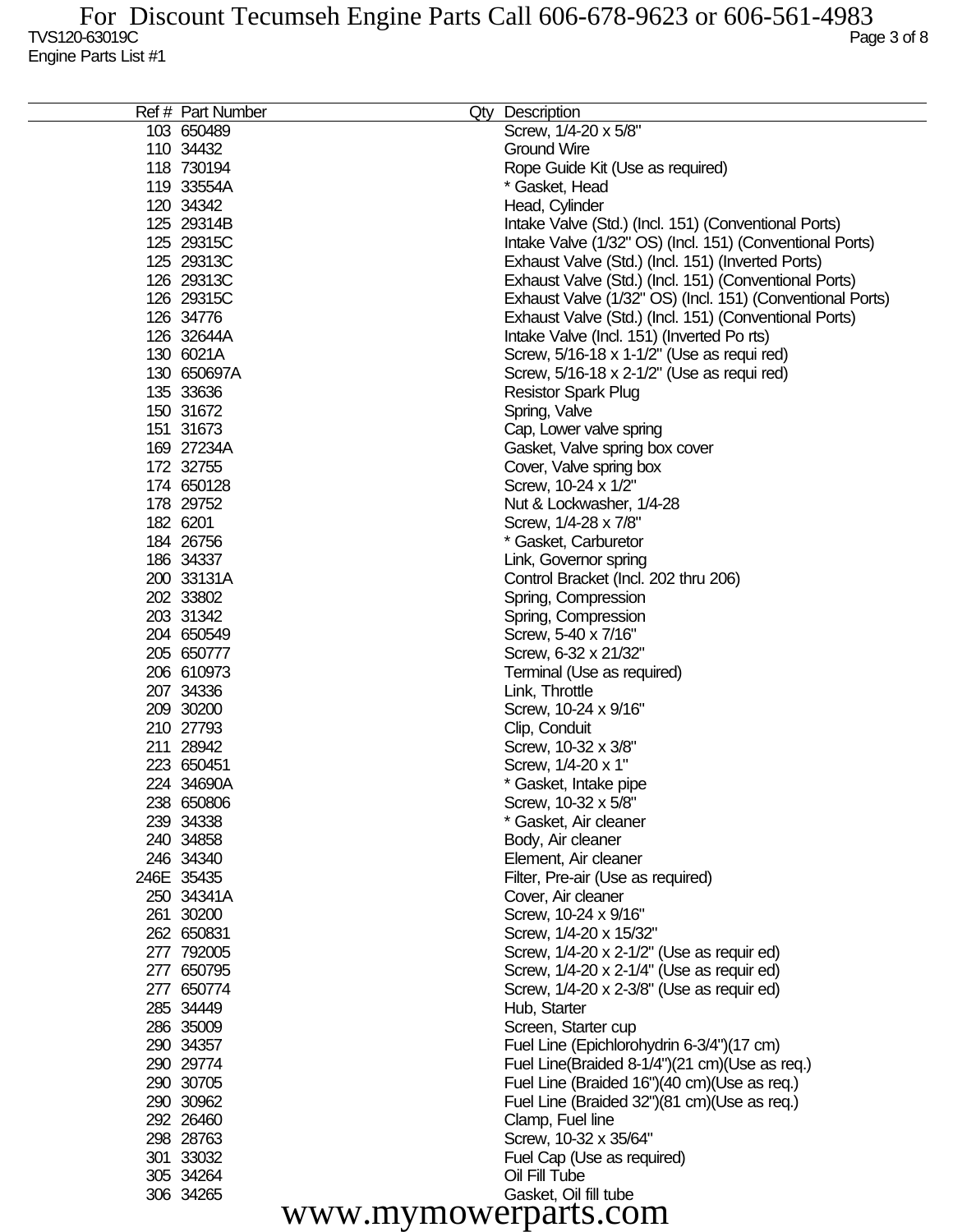| Ref # Part Number |                                                                                                                                                                                                                                                                                                                                                                                                           | <b>Qty Description</b>                                                                                                                                                                                                                                                                                                                                                                                                                                                          |
|-------------------|-----------------------------------------------------------------------------------------------------------------------------------------------------------------------------------------------------------------------------------------------------------------------------------------------------------------------------------------------------------------------------------------------------------|---------------------------------------------------------------------------------------------------------------------------------------------------------------------------------------------------------------------------------------------------------------------------------------------------------------------------------------------------------------------------------------------------------------------------------------------------------------------------------|
|                   |                                                                                                                                                                                                                                                                                                                                                                                                           | "O" Ring (This "O" ring is required with metal fill tube only<br>when replacement mounting flange with .777 dia. oil fill hole<br>has been used.)                                                                                                                                                                                                                                                                                                                               |
|                   |                                                                                                                                                                                                                                                                                                                                                                                                           | "O" Ring<br>Screw, 10-32 x 1/2"<br>Oil Dipstick (Incl. 150)<br>Gasket, Stator<br>Decal, Instruction<br>Decal, Instruction (Optional)<br>Decal, Instruction (Optional)<br>Contact Assy., Breaker<br>Condenser<br>Inlet Needle, Seat & Clip Assy.<br>Carburetor (Incl. 184) (Refer to Division 5, Section A, page<br>A2-6 or Fiche 8A, Grid E-9for breakdown)                                                                                                                     |
|                   |                                                                                                                                                                                                                                                                                                                                                                                                           | Rewind Starter (Refer to Division 5, Section C, page 25 or<br>Fiche 8A, Grid G-4 for breakdown)                                                                                                                                                                                                                                                                                                                                                                                 |
|                   |                                                                                                                                                                                                                                                                                                                                                                                                           | * Gasket Set (Incl. items marked *)<br>SAE 30, 4-Cycle Engine Oil (Quart)<br>Starter Muff Kit (Incl.370J,426,427)(Opt.)<br>Starter Air Cleaner (Optional)<br>Starter Air Cleaner Bracket (Optional)<br>Stator Plate Ass'y.(Incl.377,378,437, 442-448)<br>Spring, Breaker box cover<br>Cover, Dust<br>Gasket, Stator cover<br>Cam, Breaker<br>Washer<br>Nut, 8-32<br>Breaker Fastening Screw & Washer<br><b>Condenser Fastening Screw</b><br>Terminal, Ground<br>Felt, Cam wiper |
|                   | 306 34282<br>307 33590<br>309 650562<br>310 34267<br>313A 33876<br>370A 34346<br>370H 34387<br>370J 34870<br>377 30547A<br>378 30548B<br>379 631021<br>380 632099<br>390 590420A<br>400 33740D<br>420 730225<br>425 730571<br>426 32203<br>427 32204<br>436 611006<br>437 30551<br>438 610947<br>439 610955<br>440 30992<br>442 610385<br>443 610408<br>444 29181<br>445 610593<br>446 33356<br>448 30549 |                                                                                                                                                                                                                                                                                                                                                                                                                                                                                 |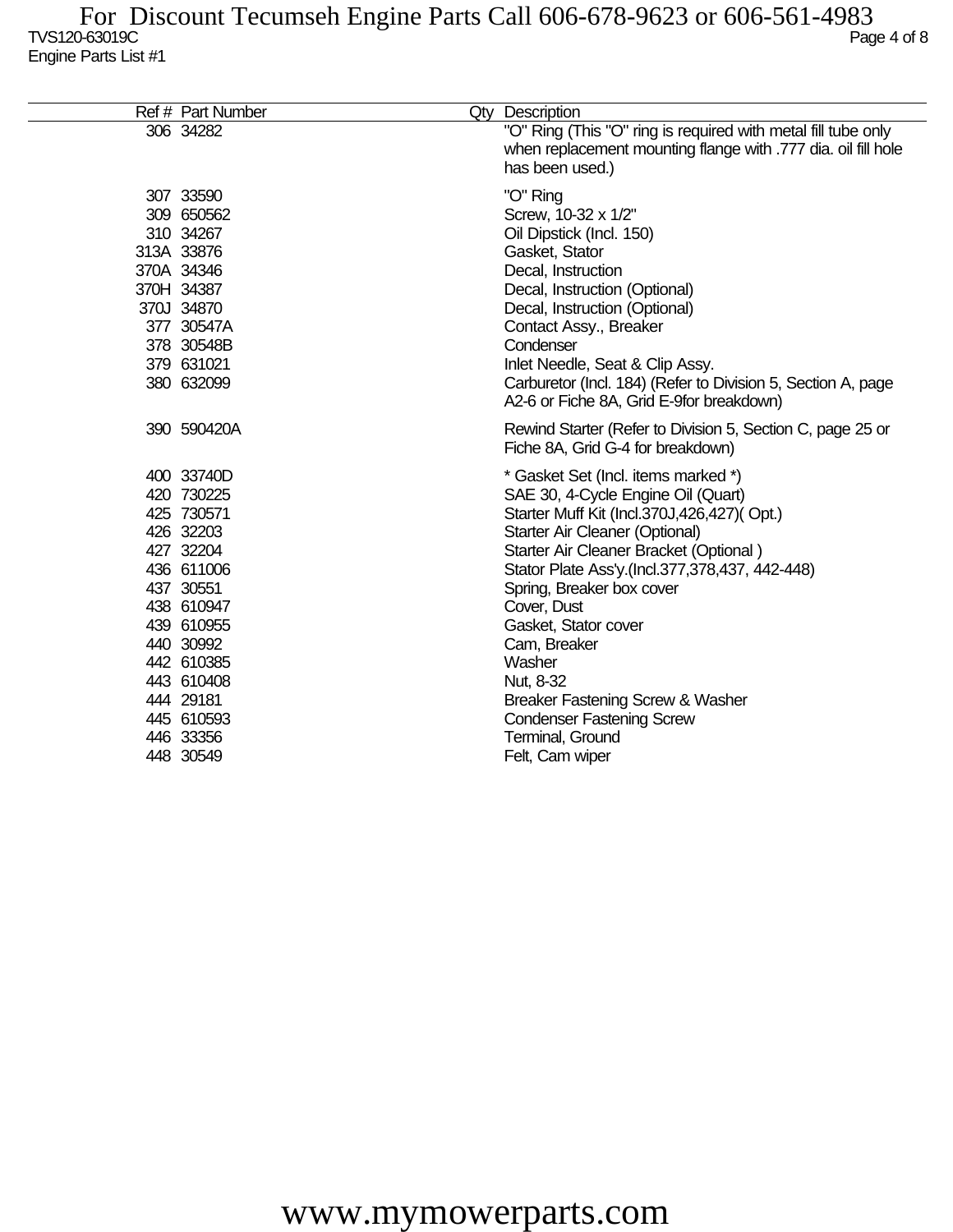TVS120-63019C Page 5 of 8 Engine Parts List #2 For Discount Tecumseh Engine Parts Call 606-678-9623 or 606-561-4983

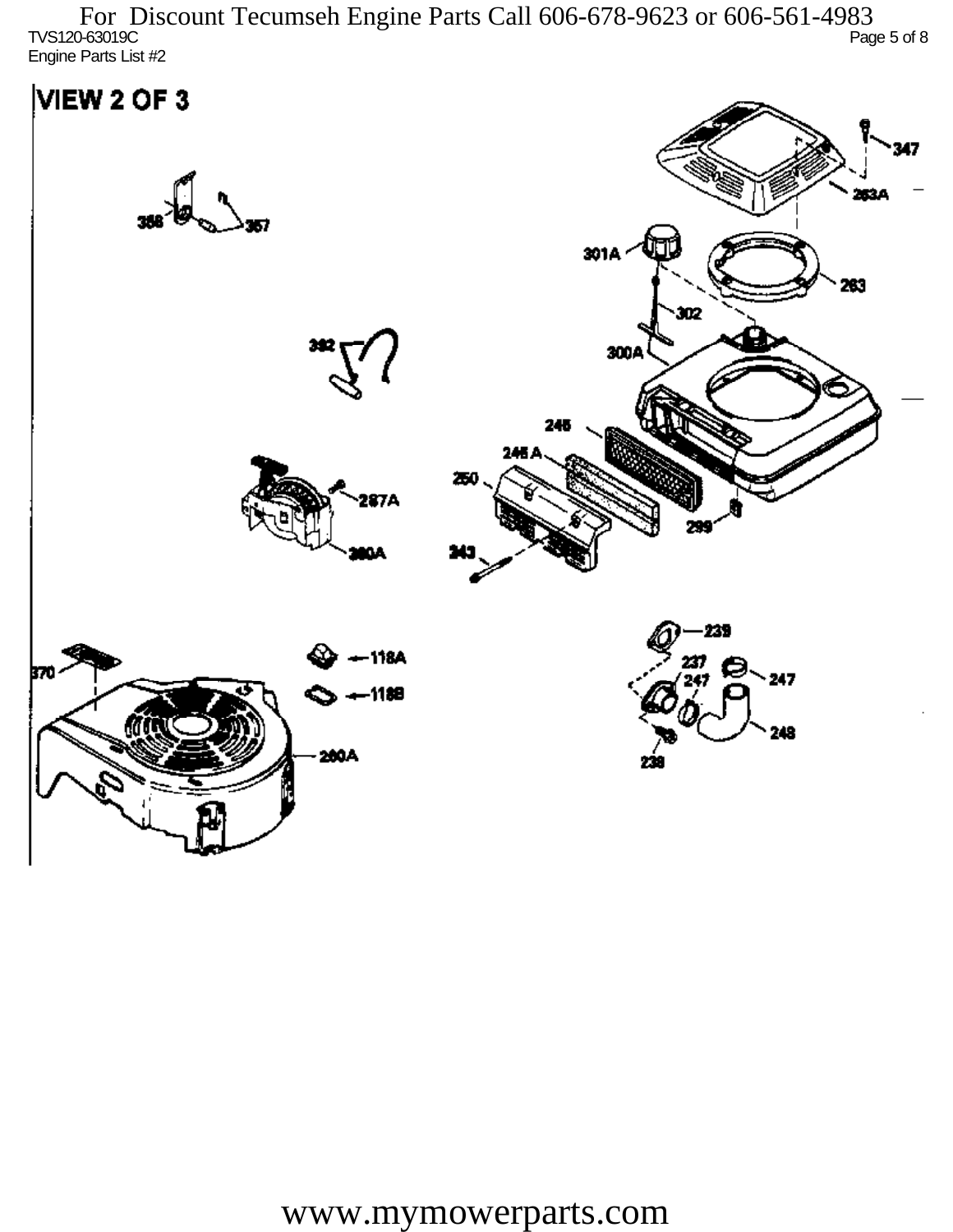|      | Ref # Part Number                                                                                                                      | Qty Description                                                                                                                                                                                                                                                                                                                     |
|------|----------------------------------------------------------------------------------------------------------------------------------------|-------------------------------------------------------------------------------------------------------------------------------------------------------------------------------------------------------------------------------------------------------------------------------------------------------------------------------------|
|      | 32 32323                                                                                                                               | Washer, Thrust NOTE: This thrust washer maynot be<br>required if a new crankshafthas been installed. Check the<br>proper Mechanic's Handbook for acceptable end play. Use<br>this .010" thrust washer if excess end play is measured.                                                                                               |
| 287A | 118 730194<br>238 650806<br>239 34338<br>246 34340<br>246E 35435<br>250 34341A<br>260A 34936<br>286 35009<br>287A 650735<br>300A 34476 | Rope Guide Kit (Use as required)<br>Screw, 10-32 x 5/8"<br>* Gasket, Air cleaner<br>Element, Air cleaner<br>Filter, Pre-air (Use as required)<br>Cover, Air cleaner<br>Housing, Blower<br>Screen, Starter cup<br>Screw, 10-24 x 3/8" (Use as required)<br>Pop Rivet (3/16" Dia.) (Purchase loca lly)<br>Fuel Tank (Incl. 292 & 301) |
|      | 313A 33876                                                                                                                             | Gasket, Stator                                                                                                                                                                                                                                                                                                                      |
|      | 370H 34387                                                                                                                             | Decal, Instruction (Optional)                                                                                                                                                                                                                                                                                                       |
|      | 370J 34870<br>370 550223                                                                                                               | Decal, Instruction (Optional)<br>Decal, Name                                                                                                                                                                                                                                                                                        |
|      | 377 30547A                                                                                                                             | Contact Assy., Breaker                                                                                                                                                                                                                                                                                                              |
|      | 378 30548B                                                                                                                             | Condenser                                                                                                                                                                                                                                                                                                                           |
|      | 425 730571                                                                                                                             | Starter Muff Kit (Incl.370J,426,427)(Opt.)                                                                                                                                                                                                                                                                                          |
|      | 426 32203                                                                                                                              | Starter Air Cleaner (Optional)                                                                                                                                                                                                                                                                                                      |
|      | 427 32204                                                                                                                              | Starter Air Cleaner Bracket (Optional)                                                                                                                                                                                                                                                                                              |
|      | 436 611006                                                                                                                             | Stator Plate Ass'y.(Incl.377,378,437, 442-448)                                                                                                                                                                                                                                                                                      |
|      | 437 30551                                                                                                                              | Spring, Breaker box cover                                                                                                                                                                                                                                                                                                           |
|      | 438 610947                                                                                                                             | Cover, Dust                                                                                                                                                                                                                                                                                                                         |
|      | 439 610955                                                                                                                             | Gasket, Stator cover                                                                                                                                                                                                                                                                                                                |
|      | 440 30992                                                                                                                              | Cam, Breaker                                                                                                                                                                                                                                                                                                                        |
|      | 442 610385                                                                                                                             | Washer                                                                                                                                                                                                                                                                                                                              |
|      | 443 610408                                                                                                                             | Nut, 8-32                                                                                                                                                                                                                                                                                                                           |
|      | 444 29181                                                                                                                              | Breaker Fastening Screw & Washer                                                                                                                                                                                                                                                                                                    |
|      | 445 610593                                                                                                                             | <b>Condenser Fastening Screw</b>                                                                                                                                                                                                                                                                                                    |
|      | 446 33356                                                                                                                              | Terminal, Ground                                                                                                                                                                                                                                                                                                                    |
|      | 448 30549                                                                                                                              | Felt, Cam wiper                                                                                                                                                                                                                                                                                                                     |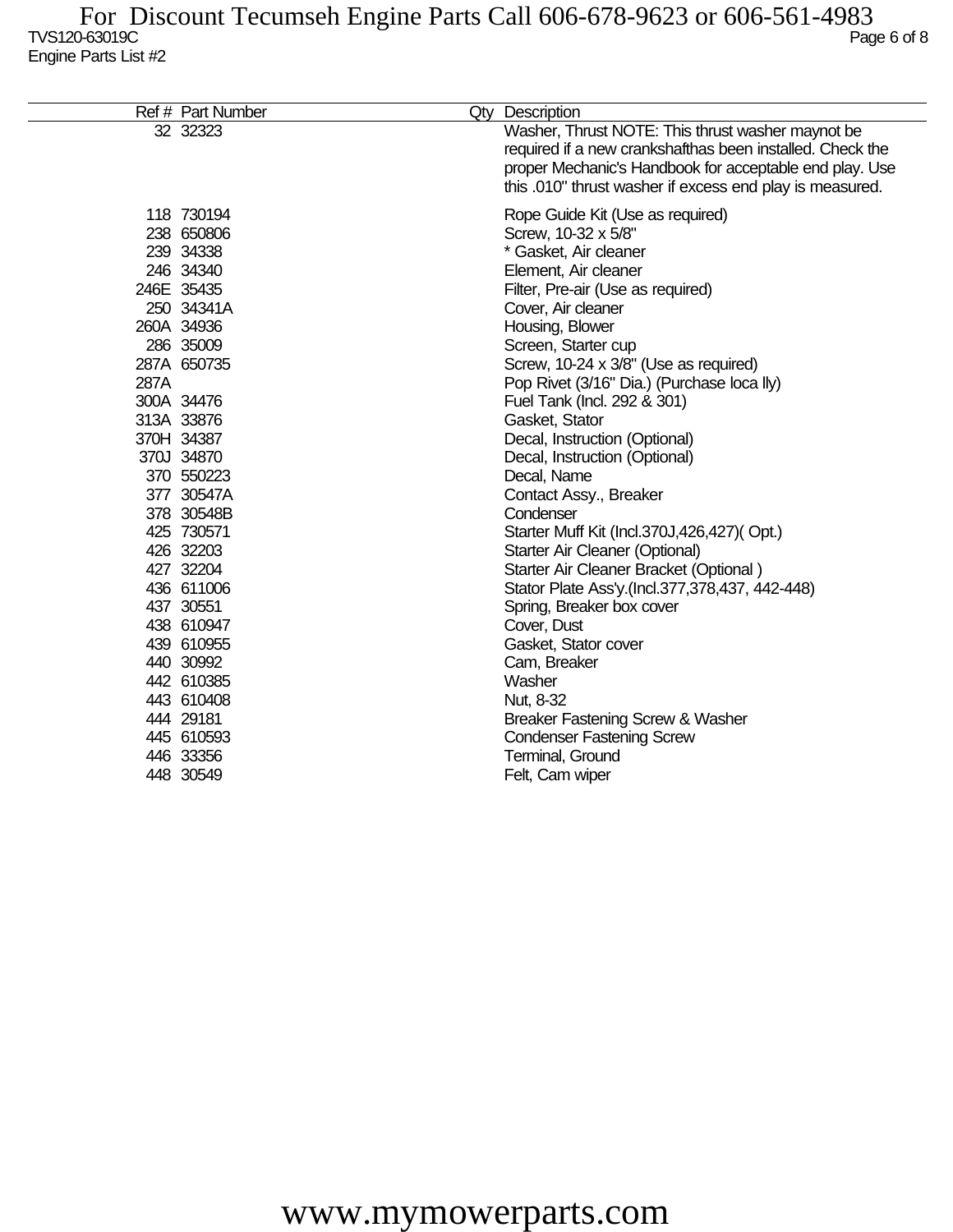TVS120-63019C Page 7 of 8 Engine Parts List #3 For Discount Tecumseh Engine Parts Call 606-678-9623 or 606-561-4983